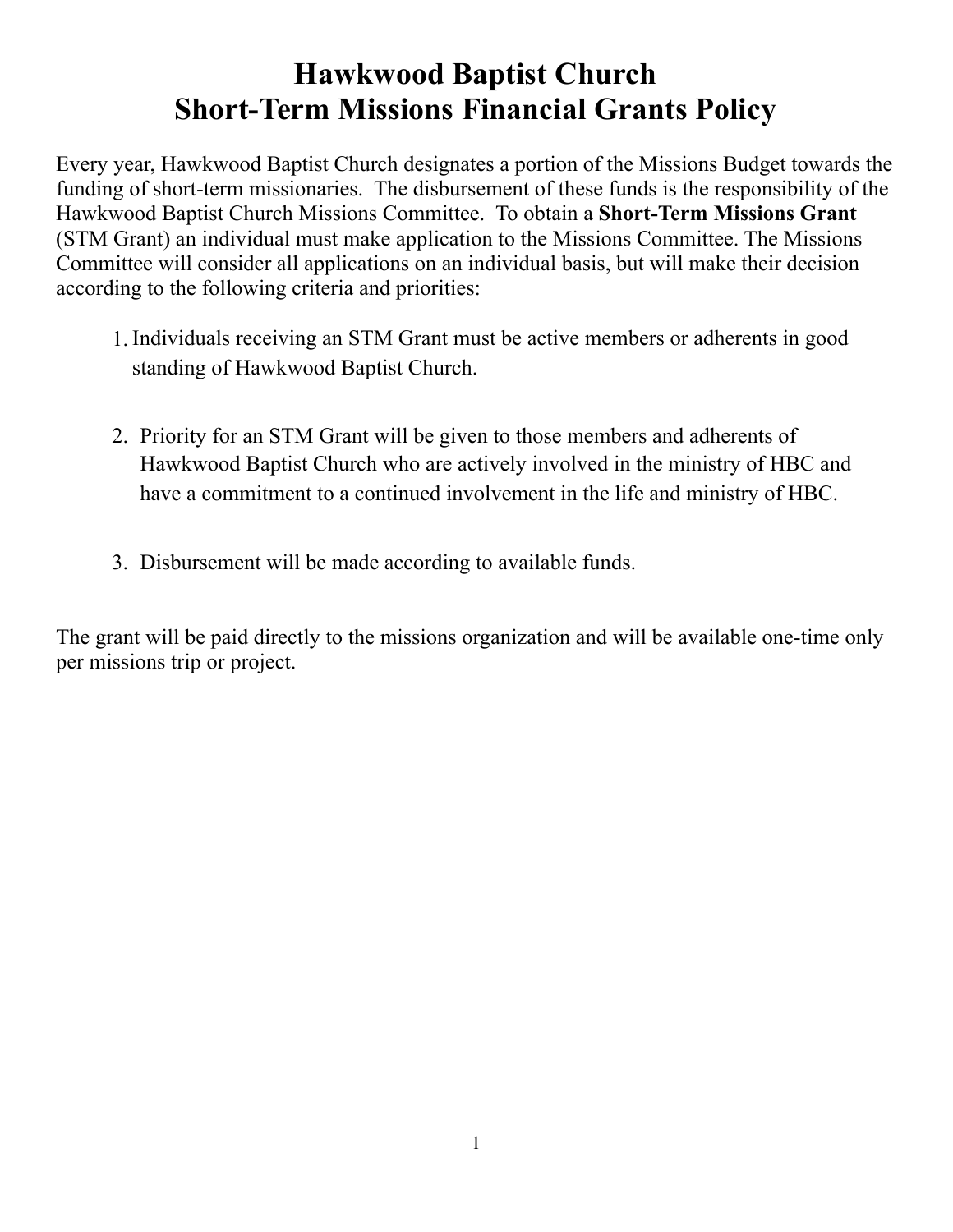## **Hawkwood Baptist Church Short-Term Missions (STM) Financial Grants Application**

The HBC Missions Committee is pleased to be able to offer support to participants both prayerfully and financially. Because the funds for STM projects are limited, we will do our best to honor the needs of all participants, but cannot guarantee financial support to all applicants. Our greatest desire is that we do everything possible to help all of those called into crosscultural service for Christ.

**All applicants are responsible for raising 100% of their support.** Being accepted by the HBC Missions Committee for financial support does not indicate that fund-raising activities should cease. We encourage all participants to explore all avenues of support and even, if possible, to raise above the required amount in an effort to support others and the project. This suggestion is not meant to keep you from asking for support, as the church desires to be an integral part of your STM, but rather, we only want all participants to experience the process and often challenging work of deputation.

The HBC Missions Committee will determine what financial support will be supplied to the applicant up to a maximum of 25% as funds are available.

|                                                 | Name:                                                                                             |  |
|-------------------------------------------------|---------------------------------------------------------------------------------------------------|--|
|                                                 |                                                                                                   |  |
|                                                 |                                                                                                   |  |
|                                                 |                                                                                                   |  |
|                                                 | Name of Missions Agency you are applying to<br><u>Name of Missions Agency you are applying to</u> |  |
|                                                 |                                                                                                   |  |
|                                                 |                                                                                                   |  |
|                                                 |                                                                                                   |  |
| <b>Financial Details:</b>                       |                                                                                                   |  |
|                                                 |                                                                                                   |  |
| How do you propose to raise the money you need? |                                                                                                   |  |
| Amount you will contribute:                     |                                                                                                   |  |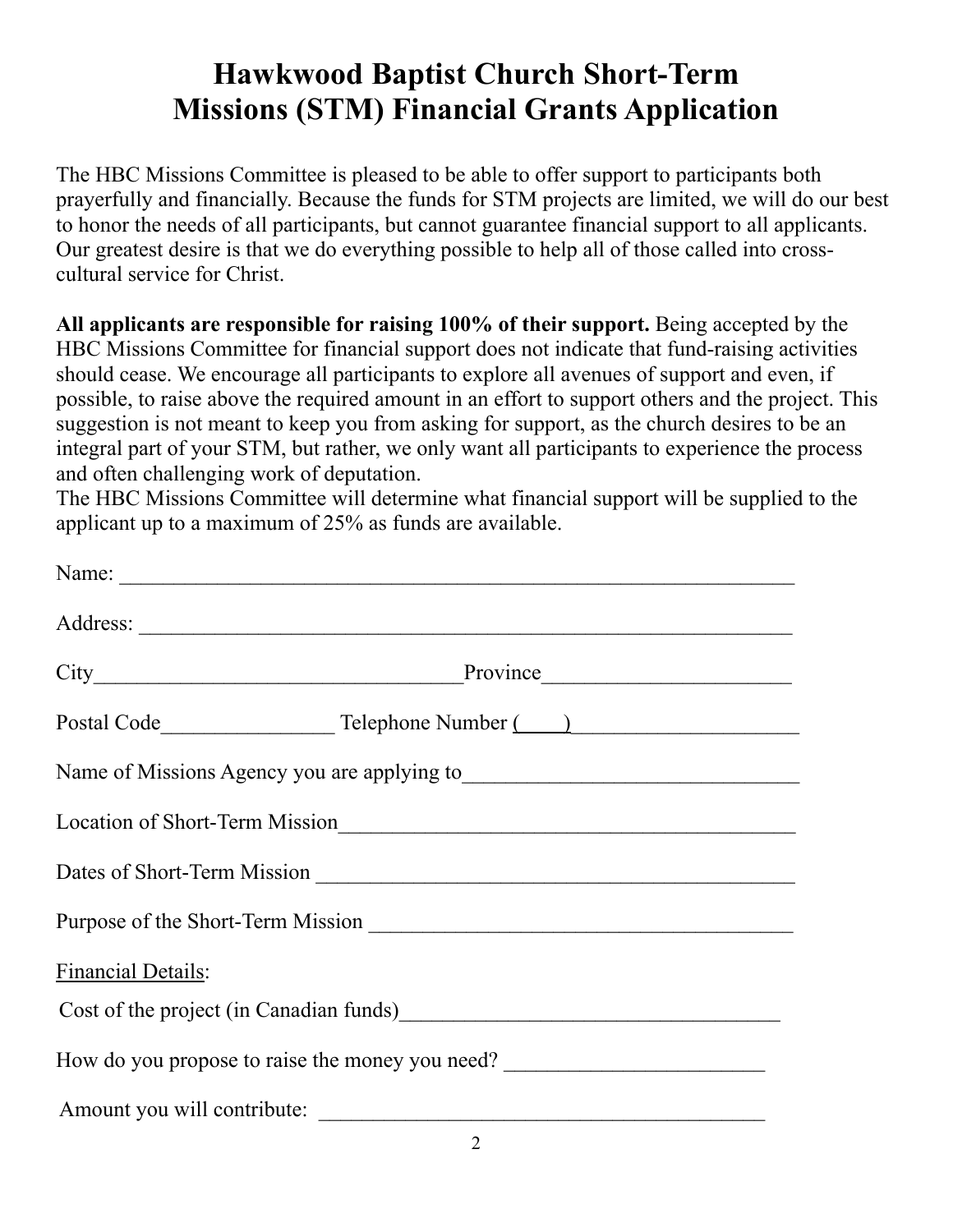Amount you expect in gifts from others: \_\_\_\_\_\_\_\_\_\_\_\_\_\_\_\_\_\_\_\_\_\_\_\_\_\_\_\_\_\_\_\_ Amount raised to date: \_\_\_\_\_\_\_\_\_\_\_\_\_\_\_\_\_\_\_\_\_\_\_\_\_\_\_\_\_\_\_\_\_\_\_\_\_\_\_\_\_\_\_\_\_

How much are you requesting for HBC support:

## **Financial Support Requirements:**

Applicants for financial support are required to fulfill the following:

- 1. Must be a professing Christian and a member of HBC, a regular attender (nonmember) and actively involved at HBC, or currently attending HBC and considers HBC to be their home church.
- 2. Must meet individually with a member(s) of the HBC Missions Committee for an interview.
- 3. Must submit a copy of the Evaluation Form to the HBC Missions Committee within one month of your return.
- 4. For those going with missions agencies other than HBC, please fill out the following information so that, if your financial aid is approved, it may be distributed as efficiently as possible.

To whom the cheque should be made payable to:

Address where cheque to be sent:

I have reviewed this application and I agree to fulfill the requirements stated above. All of my answers are truthful to the best of my knowledge.

 $\mathcal{L}_\text{max} = \frac{1}{2} \sum_{i=1}^{n} \mathcal{L}_\text{max} = \frac{1}{2} \sum_{i=1}^{n} \mathcal{L}_\text{max} = \frac{1}{2} \sum_{i=1}^{n} \mathcal{L}_\text{max} = \frac{1}{2} \sum_{i=1}^{n} \mathcal{L}_\text{max} = \frac{1}{2} \sum_{i=1}^{n} \mathcal{L}_\text{max} = \frac{1}{2} \sum_{i=1}^{n} \mathcal{L}_\text{max} = \frac{1}{2} \sum_{i=1}^{n} \mathcal{L}_\text{max} = \frac{1}{$ 

Date:

Signed: \_\_\_\_\_\_\_\_\_\_\_\_\_\_\_\_\_\_\_\_\_\_\_\_\_\_\_\_\_\_\_\_\_\_\_\_\_\_\_\_\_\_\_\_\_\_\_\_\_\_ Please enclose a brochure and/or any other information about the Missions Agency that is sponsoring this short-term mission project that would help the Missions Committee make a decision in regard to your application for an STM Grant.

Upon completion of this application, please submit it to the HBC Church office.

 $\mathcal{L}_\text{max}$  and the contract of the contract of the contract of the contract of the contract of the contract of

 $\mathcal{L}_\text{max}$  and the contract of the contract of the contract of the contract of the contract of the contract of

You may also be requested to attend a Missions Committee meeting or meet with some of its members in order to personally share with the Committee and answer any questions we may